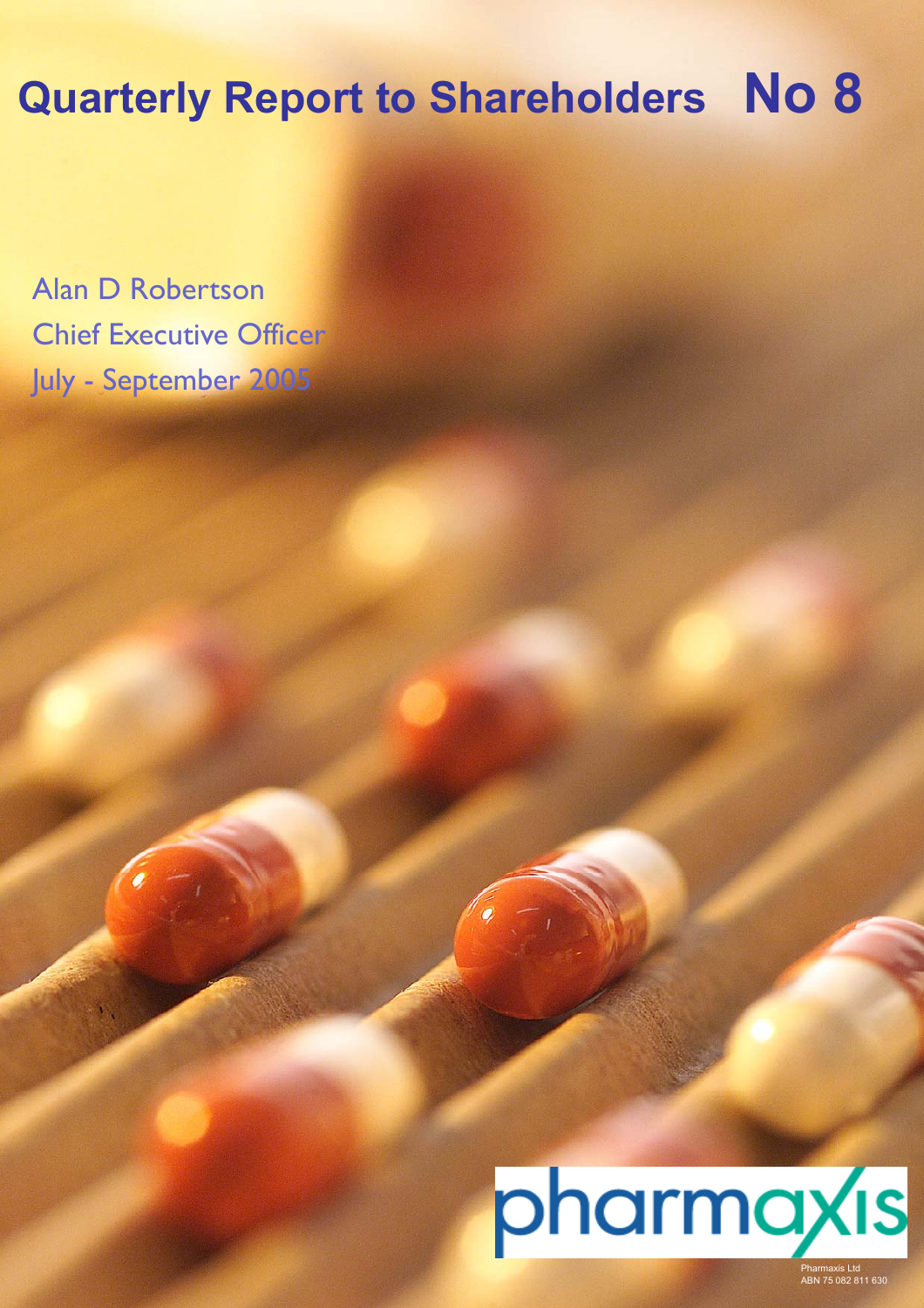# **The development of human healthcare products for the treatment and management of respiratory and autoimmune diseases.**

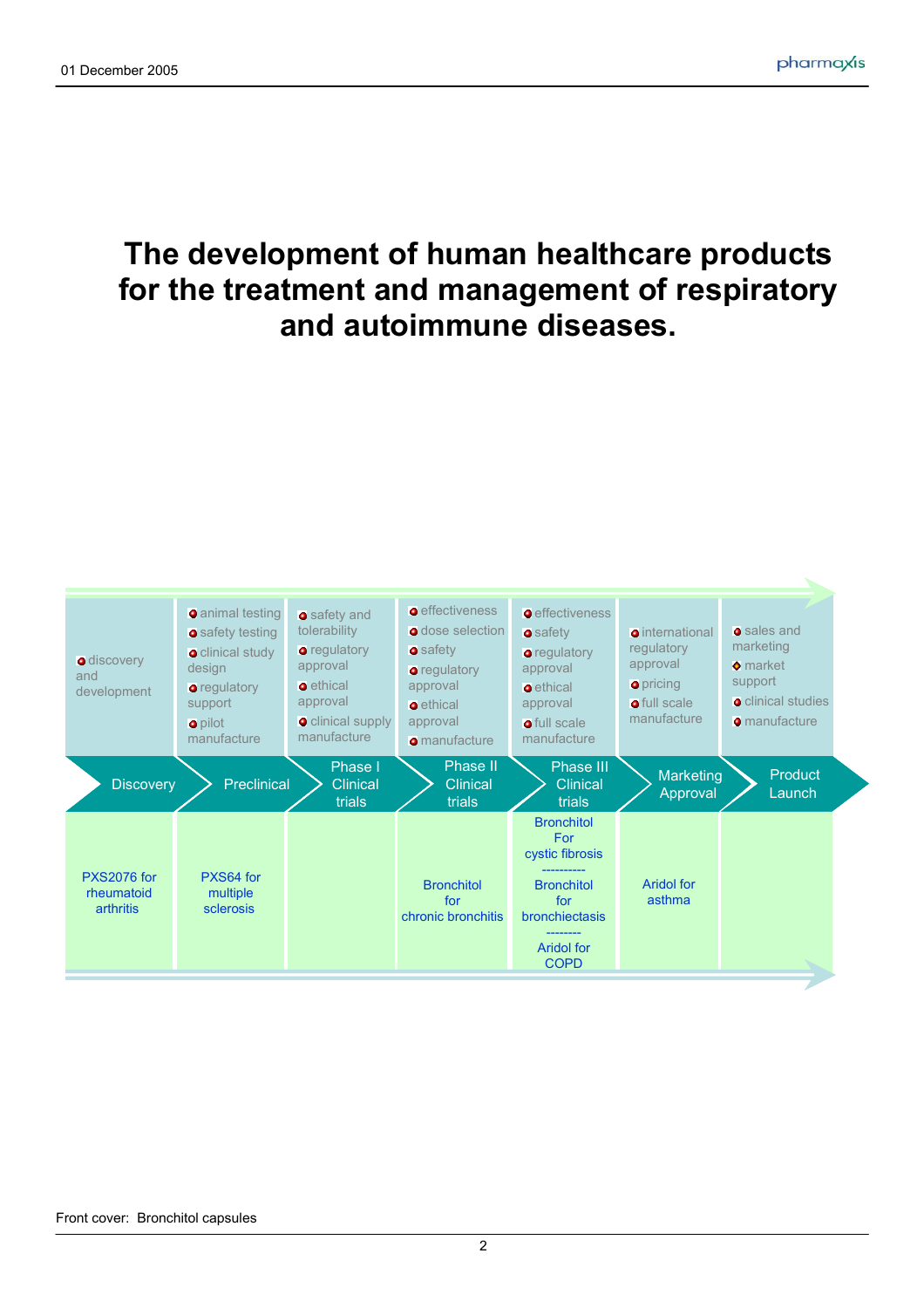**Overview** 

**Quarter Highlights**

suffering from cystic fibrosis.

*"New treatments for respiratory and autoimmune disease"* 

*"Pharmaxis lists on NASDAQ"* 

*"\$87 raised through global capital raising"* 

 $\Rightarrow$  The Canadian regulatory authorities approved the use of Bronchitol for a dose finding study in patients with cystic fibrosis.

 $\Rightarrow$  Successful completion of the Phase II clinical trial with Bronchitol in patients

Our company is located in Sydney, Australia and is a specialty pharmaceutical

Our interests include diseases of the lung - such as cystic fibrosis, asthma, bronchiectasis and chronic obstructive pulmonary disease and diseases of the

Our products include a new management tool for both asthma and chronic obstructive pulmonary disease (Aridol) and a new treatment for cystic fibrosis

business with activities spanning research & development through to

immune system such as multiple sclerosis and rheumatoid arthritis.

and chronic obstructive pulmonary disease (Bronchitol).

manufacture, marketing and distribution.

- $\Rightarrow$  First patient enrolment in the clinical trial to determine the role of Aridol in management of patients with chronic obstructive pulmonary disease (COPD).
- $\Rightarrow$  A new Cooperative Research Centre for Asthma and Airways was established, with Pharmaxis as one of the three core industry participants.
- ⇒ Pharmaxis listed on the NASDAQ National Market.

# **Post Quarter Capital Raising Update**

The shareholder letter this quarter has been delayed due to regulatory constraints that were in place as part of the global capital raising announced in October. The capital raising involved close co-ordination between banks in the USA and in Australia and resulted in the raising of \$87 million. Shares were placed both here and on Nasdaq. On 26 September we announced the global capital raising and the transaction was completed successfully on 11 November. The US public offering was led by CIBC World Markets Corp and JMP Securities LLC served as co-manager. The Australian placement was managed by Wilson HTM Corporate Finance Ltd.

A total of 39.4 million shares (including 1.3 million American Depositary Shares) were issued bringing total shares on issue after the raising to 174.4 million.

In the US, 19.5 million shares (as 1.3 million American Depositary Shares—ADS) were issued to US institutional investors at a price of US\$24.16 per ADS. Each ADS represents 15 ordinary shares in Pharmaxis.

In Australia, 19.9 million ordinary shares were issued to Australian and other non US institutional, sophisticated and professional investors at a price of A\$2.20 per ordinary share, equivalent to the ADS price.

The issue price of A\$2.20 represented a 10% discount to the five day value weighted average price at pricing and a 0.5% discount to the 30 day value weighted average price at announcement of the capital raising.

The net proceeds of the offering will be used to fund:

- $\Rightarrow$  The clinical development of Bronchitol for cystic fibrosis
- $\Rightarrow$  Additional clinical trials in asthma and chronic obstructive pulmonary disease to broaden the commercial opportunity for Bronchitol and Aridol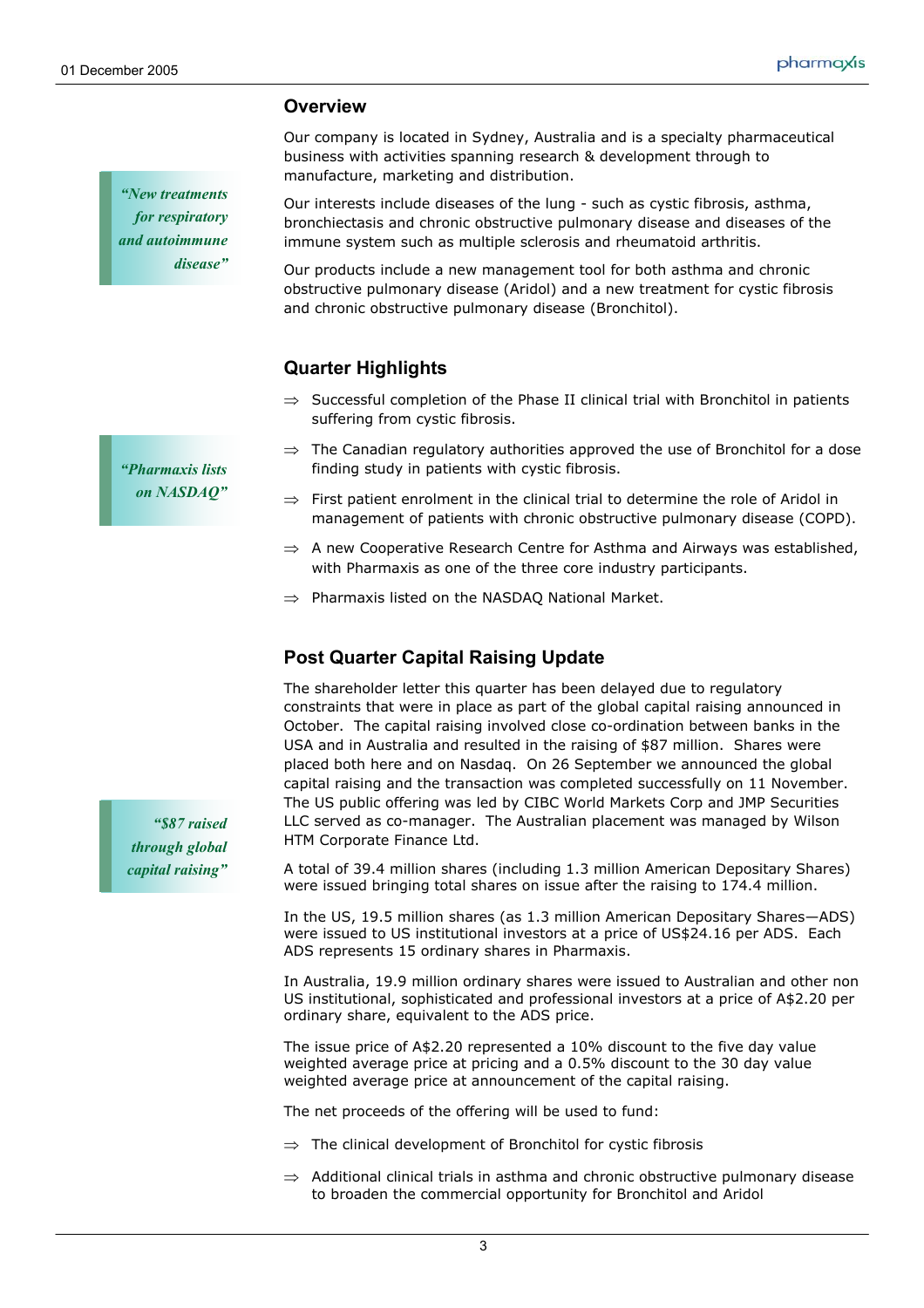*"Strong financial position to bring products to market"* 

- ⇒ The international commercial launch of Aridol
- $\Rightarrow$  Clinical development for Bronchitol in patients with bronchiectasis and chronic bronchitis and the investigation of additional clinical opportunities for Bronchitol
- $\Rightarrow$  Further expansion of Pharmaxis' manufacturing facilities
- $\Rightarrow$  Further development of the preclinical pipeline

We are now in a position to bring to the international market place our two lead products (Bronchitol for cystic fibrosis and bronchiectasis and Aridol for asthma and chronic obstructive pulmonary disease). Both products offer significant commercial potential. Asthma now affects over 50 million people worldwide and chronic obstructive pulmonary disease is a global problem with over 100 million people affected. Sales of drugs to treat cystic fibrosis were over \$500 million last year.

# **Forthcoming Events**

|    | $\Box$ Anticipated 1st Aridol approval for asthma management | 1H 2006 |
|----|--------------------------------------------------------------|---------|
| Π. | Market launch of Aridol                                      | 1H 2006 |
|    | □ Completion of Aridol COPD management study                 | 2H 2006 |
| П. | Initiation of bronchiectasis Phase III study                 | 1H 2006 |
|    | $\Box$ Initiation of cystic fibrosis Phase III study         | 2H 2006 |
| Π. | Initiation of chronic bronchitis Phase II study              | 2H 2006 |
|    |                                                              |         |

# **Current Activities — Clinical**

# *Bronchitol for cystic fibrosis*

Bronchitol is under development to assist patients clear mucus from their lungs and is delivered as a dry powder in a convenient hand-held device for inhalation into the lungs.

- $\Rightarrow$  The results of CF201, the Phase II trial conducted in Australia were released in August. The aim of the trial was to show that Bronchitol improved mucus clearance as demonstrated by an improvement in lung function. This primary end-point was achieved, with patients gaining an average of 7% increase in FEV1 (the amount of air that can be forcibly expelled in a second) compared to placebo. Secondary end-points were also met: there was a 15.5% increase in maximum midexpiratory flow (MMEF), the most important parameter to measure small airway function, and an improvement in respiratory symptoms score, all relative to placebo. These very important results underscore the value of Bronchitol as a new treatment for people with serious lung congestion. The build up of mucus is a daily problem for people with diseases such as cystic fibrosis and bronchiectasis and we are moving this important new treatment rapidly through the development process.
- $\Rightarrow$  In July, a Phase II cystic fibrosis study designed to determine the optimal dose of Bronchitol, received approval from Health Canada, Canada's regulatory authority. This study has now begun recruitment.

#### *Bronchitol for bronchiectasis*

We are now well into the planning for B301, a Phase III trial with Bronchitol in bronchiectatic patients. The trial, to be run in Australia and in Europe, will be used to provide the necessary data required for marketing authorisation in these jurisdictions. We expect the first patient to enroll during the fourth quarter of

*"Anticipating Aridol approval "* 

*"Cystic fibrosis study a success "* 

*"Bronchiectasis study to begin"*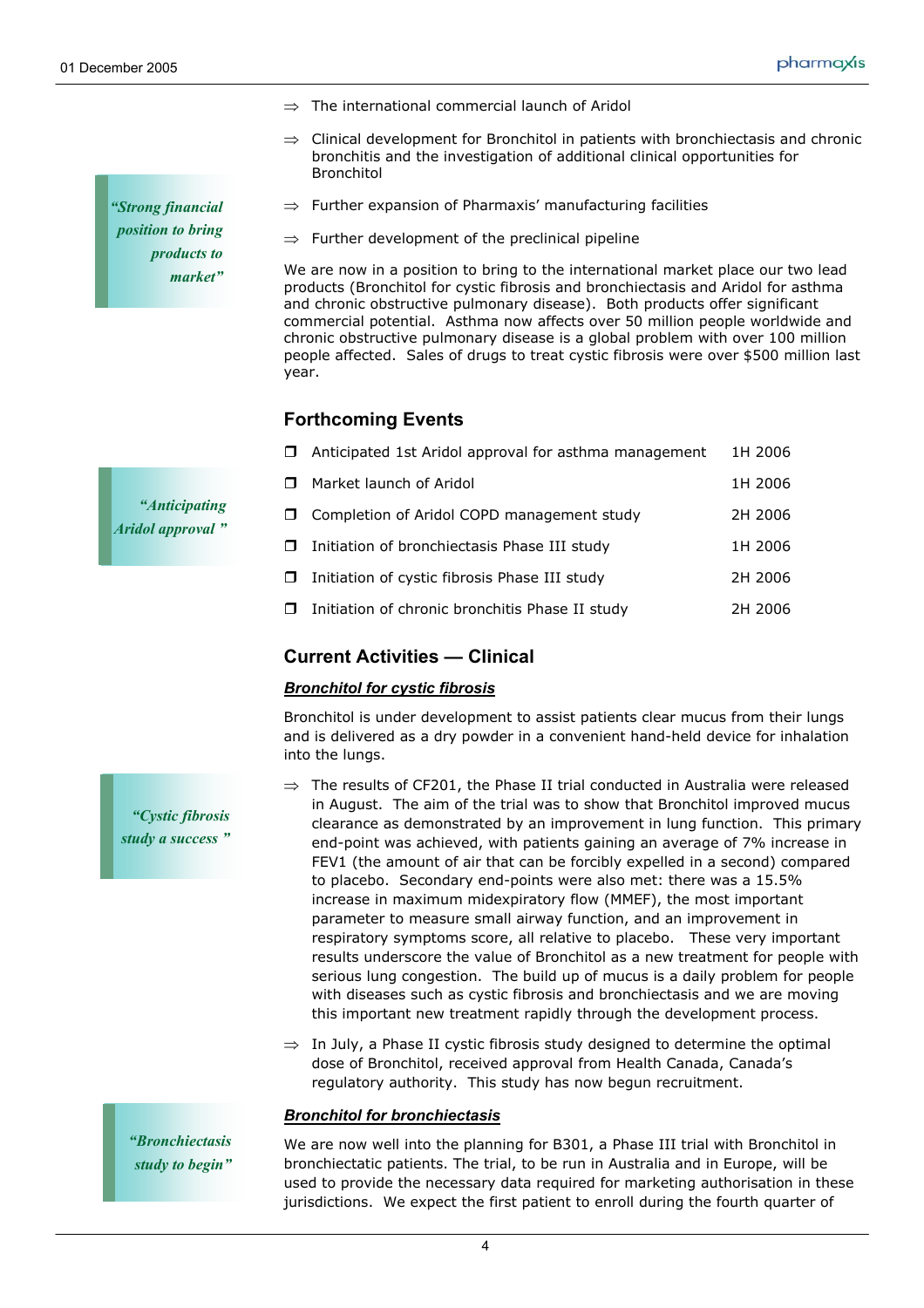2005 or the first quarter of 2006. The trial will record symptom details over an eight month period. We aim to show an improvement in quality of life as measured by cough-free periods, ability to exercise, quality and ability to sleep and lung function capacity.

#### *Aridol for asthma*

Aridol is an inhalable dry powder that can be administered using a convenient, hand-held device. It is designed to identify patients with active airway inflammation such as occurs in asthma, provide information on the severity of their disease and the effectiveness of their current treatment.

 $\Rightarrow$  An additional trial requested by the Food and Drug Administration (FDA), the responsible regulatory agency in the U.S., is at the commencement stage. The protocol for the trial has been agreed with the FDA, and we expect the first patient to be enrolled in Q4 2005.

#### *Aridol for chronic obstructive pulmonary disease*

In addition to its utility in detecting airway inflammation in patients suspected of having asthma, Aridol can also be used in patients with COPD suspected of having airway inflammation. This subset comprises approximately 20-25% of patients and are the group most likely to have a positive treatment response to inhaled anti-inflammatory drugs. Currently there is no effective method to determine this subgroup of patients.

 $\Rightarrow$  A new trial in chronic obstructive pulmonary disease (COPD) will look at the ability of Aridol to predict a positive response to steroids when used to treat COPD. This trial (COPD201) is being run in Australia in general practice surgeries and specialist clinics. The first patient was entered into the study during September, results are expected in the middle of 2006 and the outcome of the study will allow us to expand the market for Aridol beyond asthma management.

# **Current Activities — Research**

PXS64 is under development as a new treatment for multiple sclerosis. It is currently in the safety testing phase of development prior to seeking approval for a clinical study.

PXS2076 is being investigated as a possible treatment for rheumatoid arthritis. It is in the research phase as we study the effects of the molecule in various biological systems.

# **Current Activities — Marketing**

During this past quarter, Pharmaxis also joined the newly formed Cooperative Research Centre for Asthma and Airways (CRCAA). Its formation was marked by a public celebration opened by the Minister for Health, Tony Abbott. The CRC which previously researched asthma-related diseases had its charter expanded to include all airways diseases in recognition of the common importance of inflammation in asthma and other lung diseases. The CRC has three core areas of airways research: diagnosis and monitoring, new treatments and assessing the consequences of air quality.

Pharmaxis was represented at the annual European Respiratory Society meeting held in Copenhagen during September. Four posters describing the use of Aridol in diagnosing and managing asthma were presented and meetings held with several European investigators.

*"Pharmaxis joins new Cooperative Research Centre"* 

*"COPD study underway"* 

*"US Aridol study* 

*ready to commence"*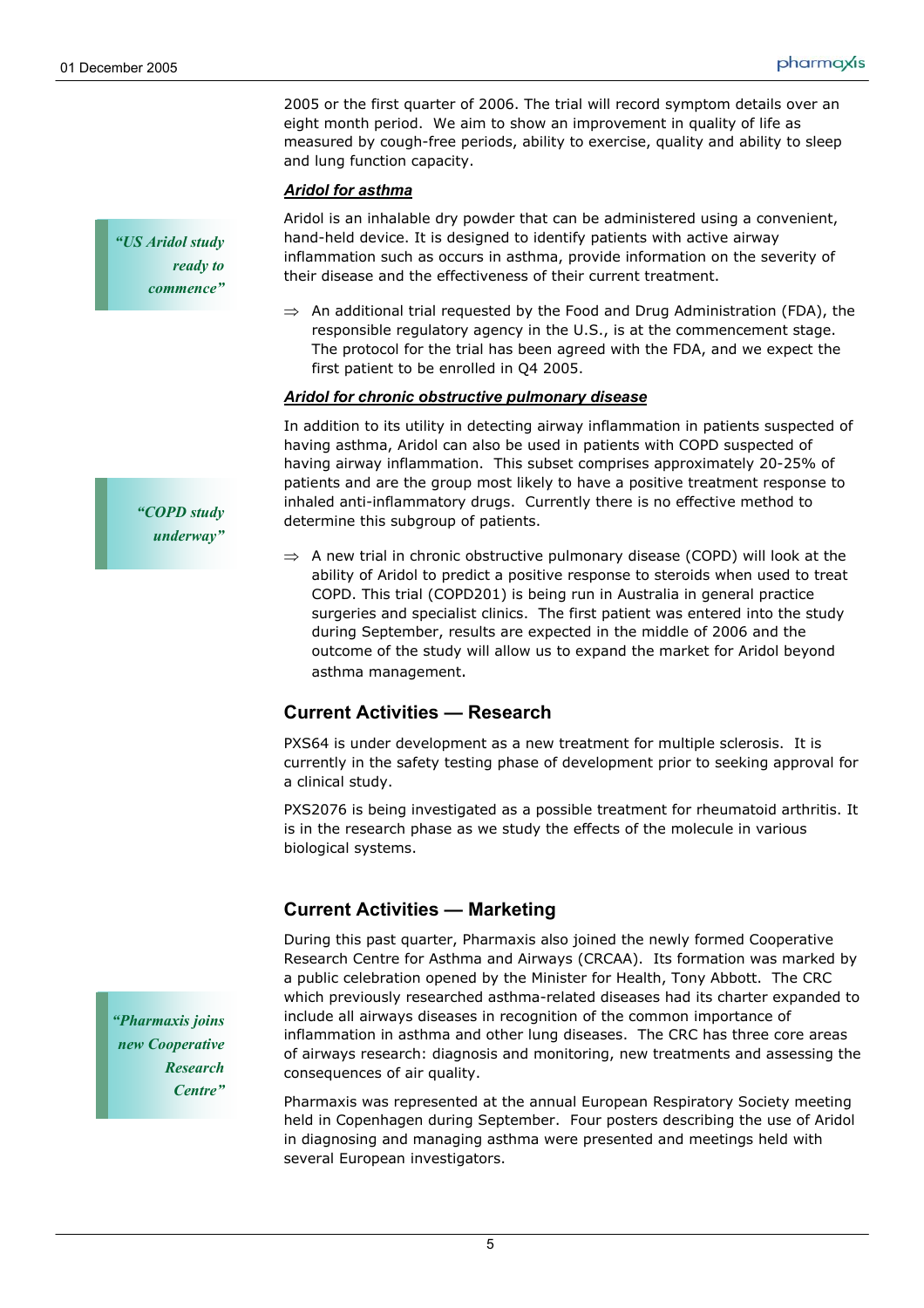In preparation for the launch of Aridol in 2006, the marketing department has hired a Head of Sales and Marketing to begin work on 01 November. Joanne Prior has considerable experience in the launch of new products. Most recently Jo was marketing manager, OTC (over the counter) Pharmacy at Sanofi-Aventis, and earlier held a number of management positions in marketing and sales with Sanofi-Synthelabo.

# **Publications/Presentations**

Over 38 scientific articles have been published on the technology. Articles that have been published this quarter include:

- 1. **Dissociation in the effect of necrodomil on mannitol-induced cough or bronchoconstriction in asthmatic subjects** by H O Koskela, R. Martens, J D Brannan, SD Anderson, J Leuppi, H-K Chan. Respirology (2005) 10; 42- 448
- 2. **Airway hyperresponsiveness in asymptomatic subjects: is bronchial provocation with mannitol a more specific test?** By CM Porsbjerg, ML Rasmussen, FS Thomsen, JD Brannan, SD Anderson, V Backer. ERS 2005 abstract 1463.
- 3. **Effect of treatment on recovery to mannitol challenge: a phase 3 study** by JD Brannan, R Freed-Martens, SD Anderson, The Aridol Study Group. ERS 2005 Abstract 2394
- **4. Montelukast sodium (MS) in addition to sodium cromoglycate (SCG) on the airway response to the same cumulative dose of inhaled mannitol** by JD Brannan, C Caillaud, SD Anderson ERS 2005 Abstract 2393

# **Intellectual Property**

There have been no changes to the patent portfolio during this quarter.

|                            |                                                                                                                     | <b>USA</b> |            | Europe Australia | <b>ROW</b> |
|----------------------------|---------------------------------------------------------------------------------------------------------------------|------------|------------|------------------|------------|
|                            | Patent Family 1 - Aridol and Bronchitol                                                                             | G          | P          | G                | P/G        |
|                            | Patent Family 2 - Phosphosugar based anti-<br>inflammatory and/or immunosuppressive<br>drugs                        | G          | G          | G                | G          |
| "IP position<br>unchanged" | Patent Family 3 - Novel phosphosugars and<br>phosphosugar-containing compounds having<br>anti-inflammatory activity | G          | n/a        | G                | n/a        |
|                            | Patent Family 4 - Novel compounds and<br>methods                                                                    | G          | P          | P                | G/P        |
|                            | Patent Family 5 - Novel pyrans and<br>methods (PXS25)                                                               | <b>PCT</b> | <b>PCT</b> | <b>PCT</b>       | <b>PCT</b> |
|                            | Patent Family 6 - Novel cannabinoid<br>agonists (PXS2030)                                                           | <b>PCT</b> | <b>PCT</b> | <b>PCT</b>       | <b>PCT</b> |
|                            | $*C = arantad \cdot D = nendina \cdot nrou = nrouicional \cdot DCT = Dstant Conparation$                            |            |            |                  |            |

 $G =$  granted; P = pending; prov = provisional; PCT = Patent Cooperation Treaty; ROW denotes rest of the world including Japan

*"Four new publications on Aridol"*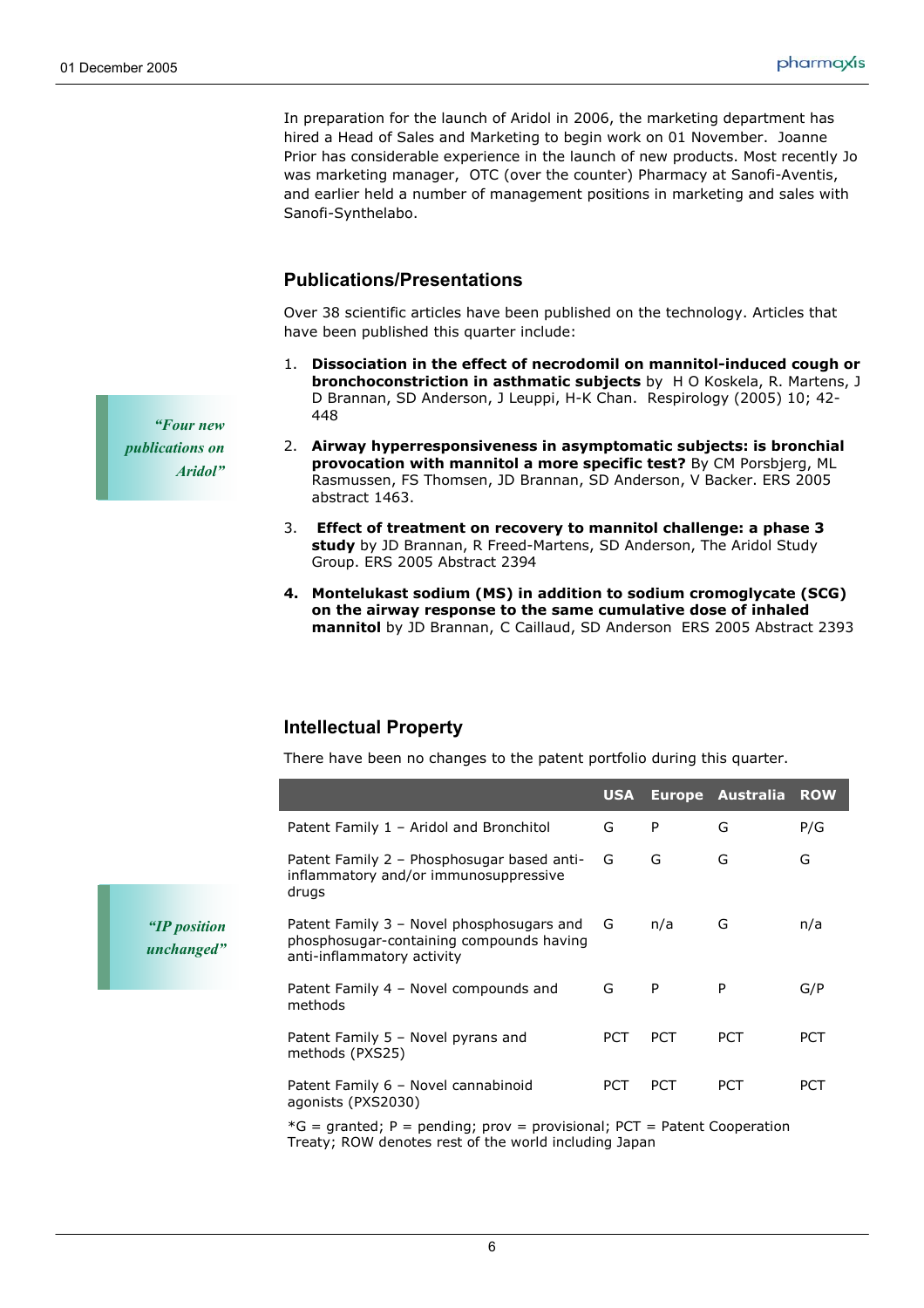# **Financial Highlights**

|  | <b>Australian Generally Accepted Accounting Principles</b> |  |
|--|------------------------------------------------------------|--|
|  |                                                            |  |

| (Unaudited)                                 |                    |                     |
|---------------------------------------------|--------------------|---------------------|
| ('000 except per share data)                |                    |                     |
| <b>Financial Performance</b>                |                    |                     |
|                                             | Three months ended |                     |
|                                             |                    | 30-Sep-05 30-Sep-04 |
| Revenue                                     |                    |                     |
| Interest received                           | 439                | 321                 |
| Research grants                             | 358                | 335                 |
| Other                                       |                    |                     |
|                                             | 797                | 656                 |
| <b>Expenses</b>                             |                    |                     |
| Research & development                      | (2, 443)           | (2,376)             |
| Commercial                                  | (176)              | (200)               |
| Administration                              | (930)              | (903)               |
| Expense arising from employee option plan   | (156)              | (47)                |
| <b>Total expenses</b>                       | (3,705)            | (3, 526)            |
| Net loss before and after tax               | (2,908)            | (2,870)             |
| Basic and diluted earnings (loss) per share | (0.02)             | (0.03)              |
| Depreciation & amortisation                 | 225                | 137                 |
| <b>Financial Position</b>                   | As at              |                     |
|                                             | <u>30-Sep-05</u>   | 30-Jun-05           |
| Cash and bank accepted commercial bills     | 30,040             | 33,389              |
| Plant & equipment                           | 2,681              | 2,477               |
| Intangible assets                           | 1,092              | 1,106               |
| <b>Total assets</b>                         | 35,292             | 37,937              |
| <b>Total liabilities</b>                    | 2,528              | 2,369               |
| Total shareholders' equity                  | 32,764             | 35,569              |
| <b>Share Data</b>                           | 30-Sep-05          | 30-Jun-05           |
| Ordinary shares on issue                    | 134,982            | 134,770             |
| Equivalent ADSs on issue                    | 8,999              | 8,985               |
| Options over ordinary shares on issue       | 11,302             | 10,914              |

Pharmaxis finished the quarter with \$30.0 million in cash and bank accepted commercial bills. Together with approximately \$80 million net proceeds from the recent global capital raising, we are well funded to progress our business plan.

Research & development expenditure for the quarter was in line with the prior comparable quarter, but lower than expenditure in the previous quarter, primarily due to a lower level of active clinical trial work. Our clinical trial programs continue to account for the highest proportion of our R&D activities, followed by manufacturing and pre-clinical research. During the current quarter, the clinical group completed the cystic fibrosis Phase II study, while also preparing studies for Bronchitol in cystic fibrosis (US, UK and Australia) and bronchiectasis (US, UK, Australia and New Zealand), and Aridol in asthma (US) and chronic obstructive pulmonary disease (Australia); the manufacturing group has focused on stability studies necessary to support regulatory applications; and pre-clinical expenditure has been predominantly directed towards extended toxicology studies on Aridol and Bronchitol.

Commercial expenditure includes costs associated with preparations for the commercial launch of Aridol and these activities will increase in the next two quarters. Administration expenditure for the quarter included the final costs associated with our listing on the NASDAQ National Markets in August.